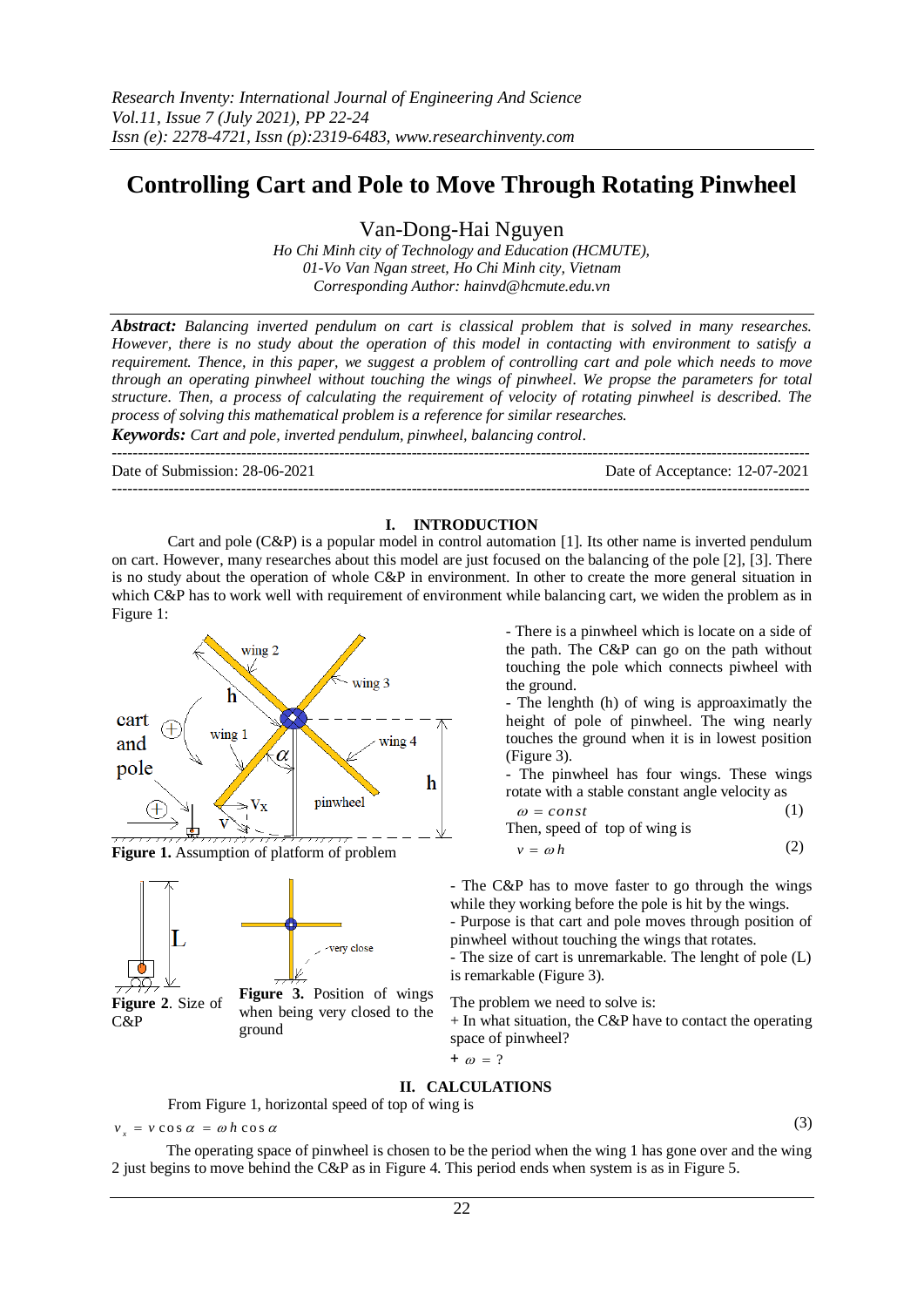

<span id="page-1-0"></span>**Figure 4.** Condition of C&P beginning going into the space that it is affected by pinwheel

<span id="page-1-1"></span>**Figure 5.** Condition of C&P beginning going out the space that it is affected by pinwheel

<span id="page-1-8"></span>(4)

(7)

(8)

(9)

<span id="page-1-7"></span>(10)

The distance that the cart need to finish from [Figure](#page-1-0)  [4](#page-1-0) t[o Figure 5](#page-1-1) is

$$
S = 2h \sin \alpha_1 \tag{5}
$$

Time that cart need to send when moving through that distant is

<span id="page-1-2"></span>
$$
t = \frac{S}{v_{set}} = \frac{2h\sin\alpha_1}{v_{set}}\tag{6}
$$

<span id="page-1-3"></span>where  $v_{\text{set}}$  is the velocity that we want the cart to follow.

From geometrical alculations fro[m Figure 5,](#page-1-1) the parameter t in [\(6\)](#page-1-2) can be obtained as

$$
t = \frac{\frac{\pi}{2} - 2\alpha_1}{\omega}
$$

Fro[m \(6\)](#page-1-2), [\(7\)](#page-1-3), after calculations, we obtain

$$
v_{set} = \frac{2\omega h \sin \alpha_1}{\frac{\pi}{2} - 2\alpha_1}
$$

System paramaters of C&P and motor are listed in [Table 1](#page-1-4) and [Table 2](#page-1-5) [4] Table 1. System parameters of C&P

<span id="page-1-4"></span>

| $\frac{1}{2}$ |                    |                                  |  |
|---------------|--------------------|----------------------------------|--|
| Parameters    | Descriptions       | Values                           |  |
| M             | Mass of Cart       | $0.1$ (kg)                       |  |
| m             | Mass of inverted   | $0.01$ (kg)                      |  |
|               | pendulum           |                                  |  |
| L             | Lenght<br>οf       | 0.5(m)                           |  |
|               | pendulum           |                                  |  |
| g             | Gravitational      | $9.81$ (m/s <sup>2</sup> )       |  |
|               | acceleration       |                                  |  |
| $C_1$         | Distance between   |                                  |  |
|               | of<br>center       | $\approx \frac{L}{2} = 0.25$ (m) |  |
|               | pendulum and the   | $\overline{2}$                   |  |
|               | rotating axis of   |                                  |  |
|               | pendulum           |                                  |  |
| $J_1$         | Inertial moment of | $\approx 0$                      |  |
|               | inverted pendulum  |                                  |  |

<span id="page-1-6"></span><span id="page-1-5"></span>**Table 2.** Parameters of DC motor that control C&P

| Para-       | Descriptions       | Values                  |
|-------------|--------------------|-------------------------|
| meters      |                    |                         |
| $R_{m}$     | Resistor of motor  | $8.4(\Omega)$           |
| $\rm L_m$   | Reactance          | $1.16x10^{-3}$ (H)      |
| $K_b$       | Backclash constant | $0.042$ (Vsec/rad)      |
| $K_{t}$     | Inertial constant  | $0.042$ (Nm/A)          |
| $J_m$       | Inertial moment of | $4x10^{-6}$ (kgm)       |
|             | motor              |                         |
| $C_{\rm m}$ | coefficient<br>of  | $\approx 0$ (Nmsec/rad) |
|             | viscous friction   |                         |
| $T_{\rm f}$ | Friction constant  | $\approx 0$ (Nm)        |

Also from [4], dynamics equations of C&P are\n
$$
M_{f}(q)q + V_{mf}(q,q)q + G_{f}(q) = [k_{1}e \quad 0]^T
$$
\nwhere:

$$
q = \begin{bmatrix} x \\ \theta \end{bmatrix}, M_f(q) = \begin{bmatrix} m + M + k_3 & mC_1 \cos \theta \\ mC_1 \cos \theta & J_1 + mC_1^2 \end{bmatrix}, V_{mf}(q) = \begin{bmatrix} k_2 & -mC_1 \theta^2 \sin \theta \\ 0 & 0 \end{bmatrix}, G_f(q) = \begin{bmatrix} 0 \\ -mC_1 g \sin \theta \end{bmatrix}
$$

This C&P can be controlled by PID controller. By using genetic algorithm, the control paramaters are:

$$
K_{p1} = 94.5
$$
,  $K_{i1} = 16.2$ ,  $K_{d1} = 39.8$ ,  $K_{p2} = 96.5$ ,  $K_{i2} = 51.7$ ,  $K_{d2} = 13.7$ 

By choosing set point 0.1m, cart need 20s to be at expected position (through Matlab/Simulink simulation). Then, it yields  $(11)$ 

$$
v_{\text{set}} = \frac{0.1}{20} = 0.005 \, \text{(m / s)}
$$

From  $(8)$  and  $(11)$ , after calculations, we obtain: